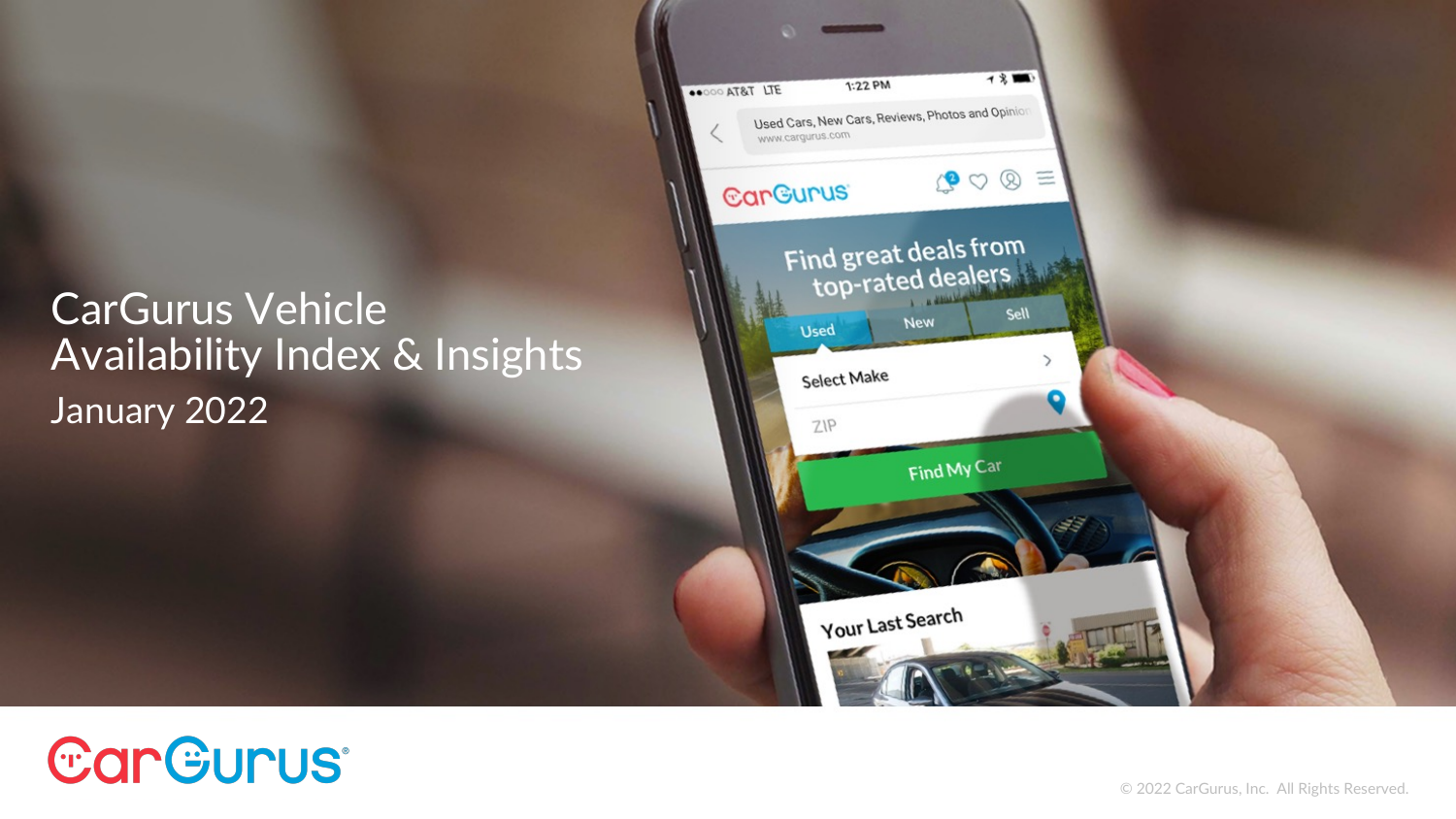## Used inventory nearly at full recovery

While new inventory continues to be impacted by curtailed vehicle production, used inventory has staged a significant and quick recovery over the last couple of months



US: CarGurus New Vehicle Availability Index\*

• New inventory **decreased 5%** compared to December and remains **down 69.7%** YoY.

Source: CarGurus \* Month end dealer inventory/dealer indexed to November 2019



• Used inventory **increased by 3.9%** from December but is **down just 0.8% YoY**.

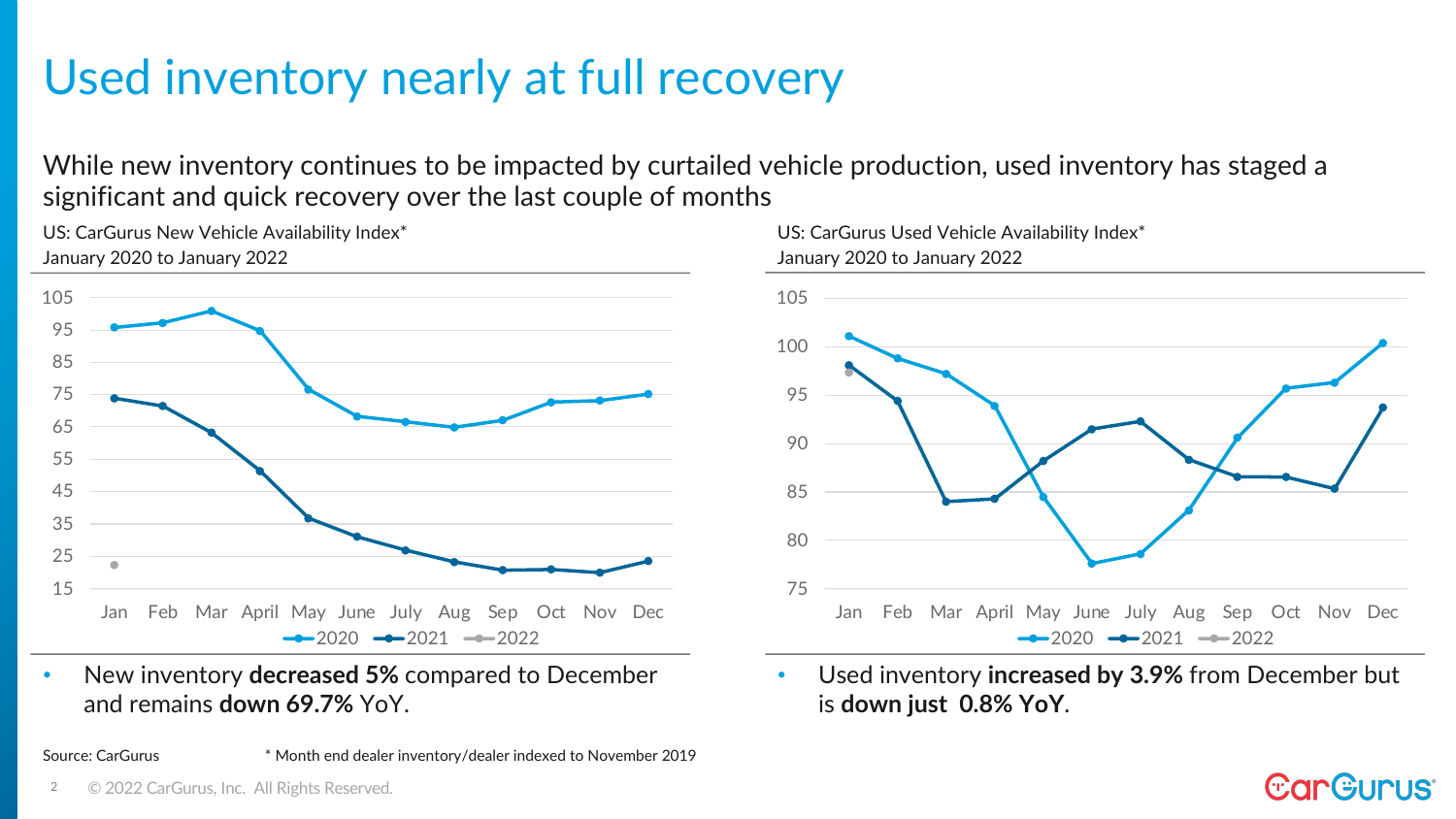### More chips means a wider price range of vehicles built

As OEMs get access to a wider variety of chips, we'll likely see new average listing prices decline as a wider variety of vehicles and trims get produced

US: Average new vehicle listing price January 2020 to January 2022 (month end inventory, thousands \$)



• The average listing price of a new vehicle **is down 0.5%**  from December and is up **25% YoY**.

### Source: CarGurus



• Used vehicle inventory prices are **up 0.9% from December** and **39.8% YoY.**

**EarGurus** 

### 3 © 2022 CarGurus, Inc. All Rights Reserved.